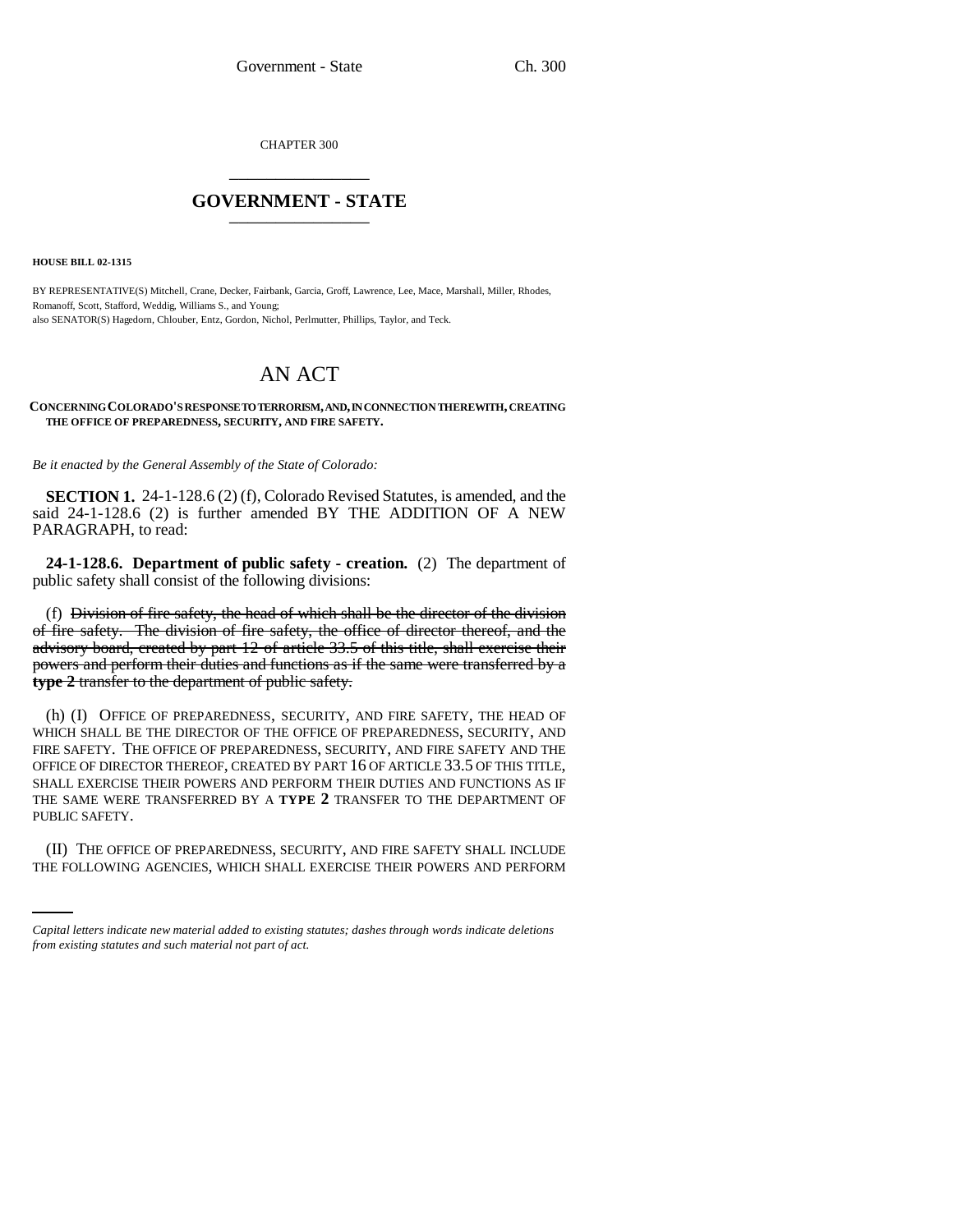THEIR DUTIES AND FUNCTIONS UNDER THE DEPARTMENT OF PUBLIC SAFETY AS IF THE SAME WERE TRANSFERRED THERETO BY A **TYPE 2** TRANSFER:

(A) DIVISION OF FIRE SAFETY, CREATED BY PART 12 OF ARTICLE 33.5 OF THIS TITLE;

(B) OFFICE OF ANTI-TERRORISM PLANNING AND TRAINING, CREATED BY PART 16 OF ARTICLE 33.5 OF THIS TITLE; AND

**SECTION 2.** 24-33.5-103 (2) (f), Colorado Revised Statutes, is amended, and the said 24-33.5-103 (2) is further amended BY THE ADDITION OF A NEW PARAGRAPH, to read:

**24-33.5-103. Department created - divisions.** (2) The department shall consist of the following divisions:

(f) Division of fire safety;

(h) OFFICE OF PREPAREDNESS, SECURITY, AND FIRE SAFETY.

**SECTION 3.** 24-33.5-1201 (1), Colorado Revised Statutes, is amended to read:

**24-33.5-1201. Division of fire safety - creation.** (1) There is hereby created as a division within the department of public safety OFFICE OF PREPAREDNESS, SECURITY, AND FIRE SAFETY the division of fire safety, referred to in this part 12 as the "division". The head of the division shall be the director of the division of fire safety, referred to in this part 12 as the "director", who shall be appointed by the executive director pursuant to section 13 of article XII of the state constitution.

**SECTION 4.** 24-33.5-1203 (1) (k), Colorado Revised Statutes, is amended, and the said 24-33.5-1203 (1) is further amended BY THE ADDITION OF THE FOLLOWING NEW PARAGRAPHS, to read:

**24-33.5-1203. Duties of the division.** (1) The division shall perform the following duties:

(k) Train and instruct firefighters and first responders in subjects relating to the fire service and to coordinate fire service-related education and training classes, programs, conferences, and seminars, and train and instruct, or coordinate the training of, hazardous materials responders, BUT ALL TRAINING RELATED TO TERRORISM SHALL BE COORDINATED WITH THE OFFICE OF PREPAREDNESS, SECURITY, AND FIRE SAFETY;

(m) ADMINISTER A STATEWIDE PLAN FOR THE ALLOCATION AND DEPLOYMENT OF FIREFIGHTING RESOURCES DEVELOPED PURSUANT TO SECTION 24-33.5-1210;

(n) ADMINISTER A UNIFORM STATEWIDE REPORTING SYSTEM FOR FIRES, HAZARDOUS MATERIALS INCIDENTS, EMERGENCY MEDICAL SERVICE INCIDENTS, AND OTHER INCIDENTS TO WHICH FIRE DEPARTMENTS RESPOND.

(o) SEEK FEDERAL FUNDS TO PROVIDE THE RESOURCES NECESSARY TO PERFORM ITS DUTIES UNDER PARAGRAPHS (m) AND (n) OF THIS SUBSECTION (1).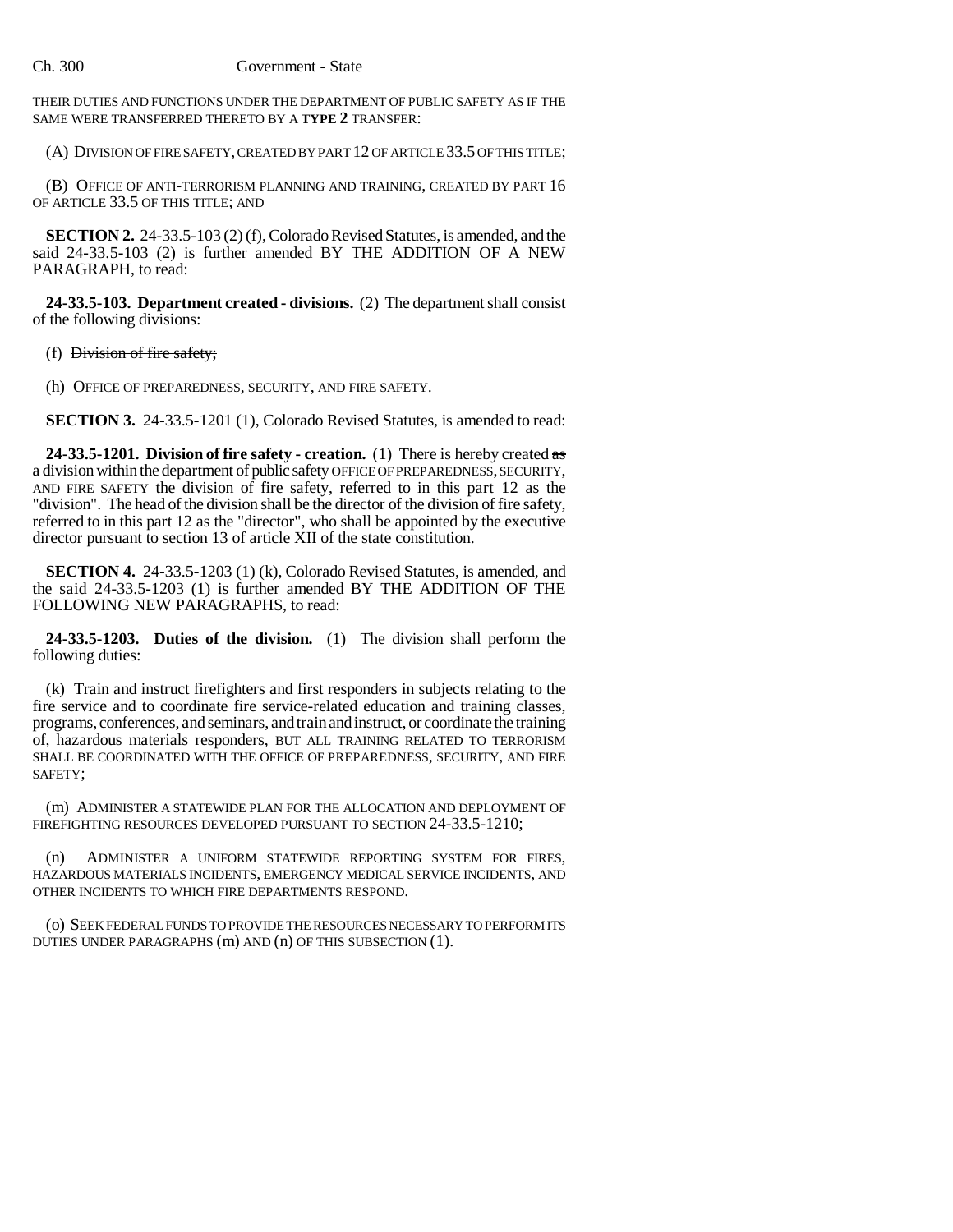**SECTION 5.** Part 12 of article 33.5 of title 24, Colorado Revised Statutes, is amended BY THE ADDITION OF A NEW SECTION to read:

**24-33.5-1210. Resource mobilization plan - fire - emergency medical services - search and rescue.** (1) SUBJECT TO THE AVAILABILITY OF FEDERAL FUNDS, THE DIVISION SHALL PREPARE A STATEWIDE MOBILIZATION PLAN TO PROVIDE FOR THE ALLOCATION AND DEPLOYMENT OF FIREFIGHTING, EMERGENCY MEDICAL, AND URBAN SEARCH AND RESCUE RESOURCES IN THE EVENT OF A DISASTER OR LOCAL INCIDENT THAT REQUIRES MORE RESOURCES THAN THOSE AVAILABLE UNDER ANY EXISTING INTERJURISDICTIONAL OR MUTUAL AID AGREEMENT.

(2) THE MOBILIZATION PLAN CREATED PURSUANT TO THIS SECTION SHALL BE DEVELOPED IN COORDINATION WITH APPROPRIATE FEDERAL, STATE, AND LOCAL GOVERNMENT AGENCIES. THE PLAN SHALL INCLUDE MOBILIZATION PROCEDURES AND MAY INCLUDE PROVISIONS FOR REIMBURSEMENT OF COSTS AND SHALL ADDRESS LIABILITY ISSUES.

**SECTION 6.** Article 33.5 of title 24, Colorado Revised Statutes, is amended BY THE ADDITION OF A NEW PART to read:

#### PART 16 OFFICE OF PREPAREDNESS, SECURITY, AND FIRE SAFETY

**24-33.5-1601. Legislative declaration.** (1) THE GENERAL ASSEMBLY HEREBY FINDS AND DECLARES THAT:

(a) THE THREAT OF TERRORISM IN COLORADO IS A MATTER OF GREAT CONCERN TO THE PEOPLE OF THE STATE AND AFFECTS THE PUBLIC INTEREST. THEREFORE, THIS PART 16 IS ENACTED FOR THE PURPOSE OF PROTECTING THE HEALTH, PEACE, SAFETY, AND WELFARE OF THE PEOPLE OF THIS STATE.

(b) THE TERRORIST ATTACKS OF SEPTEMBER 11, 2001, IN NEW YORK, WASHINGTON, D.C., AND PENNSYLVANIA, ALONG WITH THE SUBSEQUENT SENDING OF ANTHRAX THROUGH THE MAIL, THE PREVIOUS ATTEMPT TO DESTROY THE WORLD TRADE CENTER, AND THE BOMBING OF THE ALFRED P. MURRAH FEDERAL BUILDING IN OKLAHOMA CITY, AND THE ARSON ATTACKS IN VAIL,COLORADO, DEMONSTRATE THAT NO PART OF THE UNITED STATES IS IMMUNE FROM THE THREAT OF TERRORISM.

(c) RESPONSIBLE PUBLIC AGENCIES MUST ANTICIPATE AND PROTECT AGAINST NEW FORMS OF TERRORISM, INCLUDING SUICIDE HIJACKING, USE OF BIOLOGICAL TOXINS AND HAZARDOUS MATERIALS, ARSON, AND SABOTAGE OF TELECOMMUNICATIONS NETWORKS, THE FOOD AND WATER SUPPLY, AND OTHER CRITICAL INFRASTRUCTURE.

(d) IN RESPONSE TO THE THREAT OF TERRORISM, THE FEDERAL GOVERNMENT AND SEVERAL STATE GOVERNMENTS ARE CREATING SPECIALIZED AGENCIES TO COORDINATE EFFORTS TO PREVENT, PROTECT AGAINST, RESPOND TO, RECOVER FROM, AND PROSECUTE ACTS OF TERRORISM. COLORADO CURRENTLY HAS NO SUCH AGENCY, AND FEW OF COLORADO'S CRIMINAL LAWS ADDRESS TERRORISM SPECIFICALLY.

(e) AN AGENCY SHOULD BE ESTABLISHED IN THE STATE GOVERNMENT TO COORDINATE COLORADO'S RESPONSE TO THE THREAT OF TERRORISM.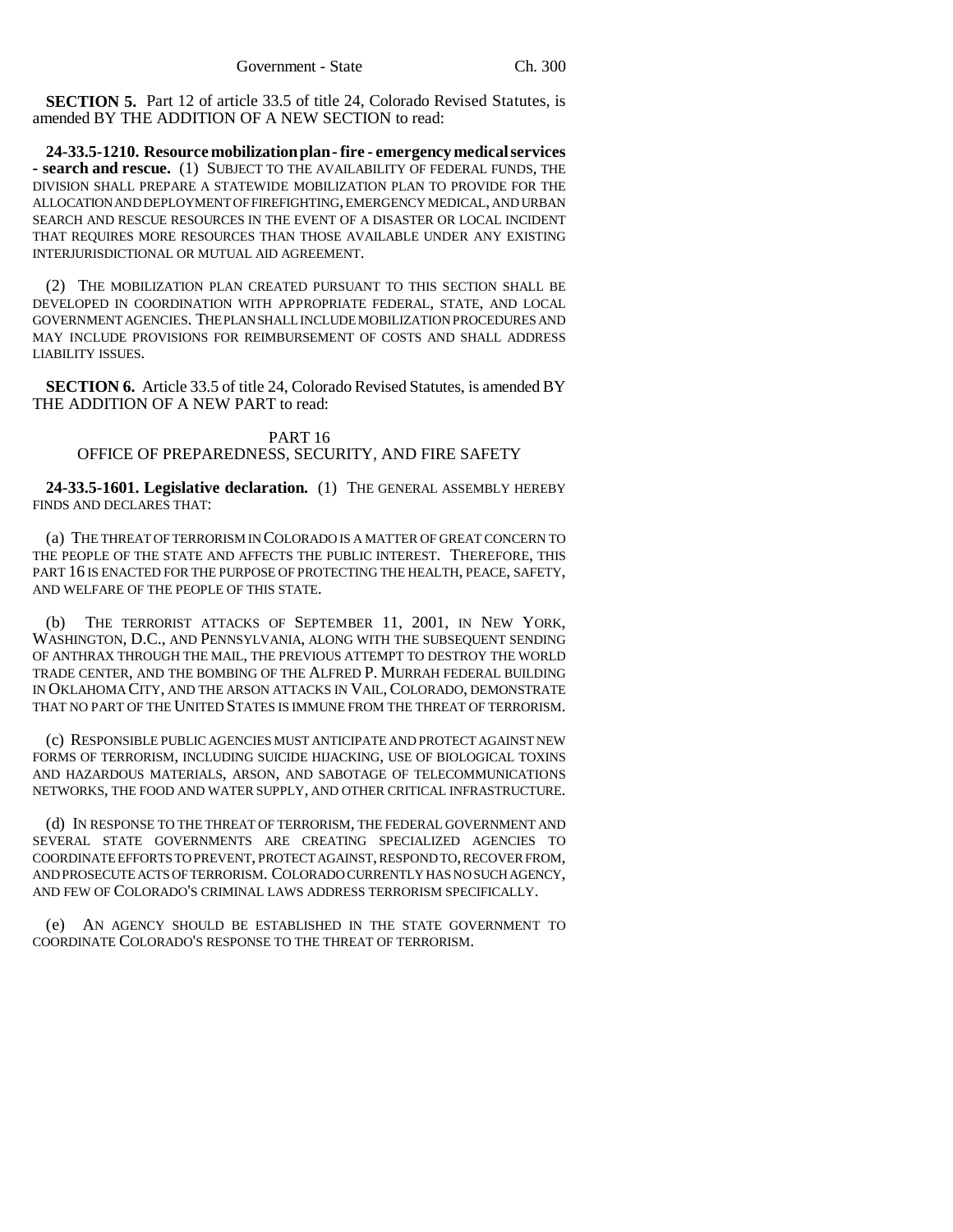**24-33.5-1602. Definitions.** AS USED IN THIS PART 16, UNLESS THE CONTEXT OTHERWISE REQUIRES:

(1) "ACT OF TERRORISM" HAS THE SAME MEANING SET FORTH IN 18 U.S.C. SEC. 3077 (1) AND 28 C.F.R. 0.85 (l).

(2) "BIOLOGICAL AGENT" HAS THE SAME MEANING SET FORTH IN 18 U.S.C.SECS. 178 (1) AND 175 (b).

(3) "CHEMICAL WEAPON" HAS THE SAME MEANING SET FORTH IN 18 U.S.C. SEC. 229F (1).

(4) "DESTRUCTIVE DEVICE" HAS THE SAME MEANING SET FORTH IN 18 U.S.C. 921  $(a) (4)$ .

(5) "RADIOACTIVE MATERIAL" MEANS A MATERIAL THAT PRODUCES RADIATION AT A LEVEL THAT IS DANGEROUS TO HUMAN HEALTH OR LIFE.

(6) "TOXIN" HAS THE SAME MEANING SET FORTH IN 18 U.S.C. SECS. 178 (2) AND 175 (b).

**24-33.5-1603. Office of preparedness, security, and fire safety - creation.** THERE IS HEREBY CREATED WITHIN THE DEPARTMENT AN OFFICE OF PREPAREDNESS, SECURITY, AND FIRE SAFETY, THE HEAD OF WHICH SHALL BE THE DIRECTOR OF THE OFFICE OF PREPAREDNESS, SECURITY, AND FIRE SAFETY, WHICH OFFICE IS HEREBY CREATED. THE DIRECTOR OF THE OFFICE OF PREPAREDNESS, SECURITY, AND FIRE SAFETY, REFERRED TO IN THIS PART 16 AS THE "DIRECTOR", SHALL BE APPOINTED BY THE EXECUTIVE DIRECTOR PURSUANT TO SECTION 13 OF ARTICLE XII OF THE STATE CONSTITUTION.

(2) THE OFFICE OF PREPAREDNESS, SECURITY, AND FIRE SAFETY SHALL INCLUDE THE FOLLOWING AGENCIES, WHICH SHALL EXERCISE THEIR POWERS AND PERFORM THEIR DUTIES AND FUNCTIONS UNDER THE DEPARTMENT AS IF THE SAME WERE TRANSFERRED THERETO BY A **TYPE 2** TRANSFER:

(a) THE DIVISION OF FIRE SAFETY, CREATED IN SECTION 24-33.5-1201; AND

(b) THE OFFICE OF ANTI-TERRORISM PLANNING AND TRAINING, CREATED IN SECTION 24-33.5-1606.

**24-33.5-1604. Duties and powers of the office.** (1) THE OFFICE OF PREPAREDNESS, SECURITY, AND FIRE SAFETY SHALL HAVE THE FOLLOWING DUTIES AND POWERS:

(a) TO INQUIRE INTO THE THREAT OF TERRORISM IN COLORADO AND THE STATE OF PREPAREDNESS TO RESPOND TO THAT THREAT AND TO MAKE RECOMMENDATIONS TO THE GOVERNOR AND THE GENERAL ASSEMBLY;

(b) TO COOPERATE WITH THE FEDERAL OFFICE OF HOMELAND SECURITY AND OTHER AGENCIES OF THE FEDERAL GOVERNMENT AND OTHER STATES IN MATTERS RELATED TO TERRORISM;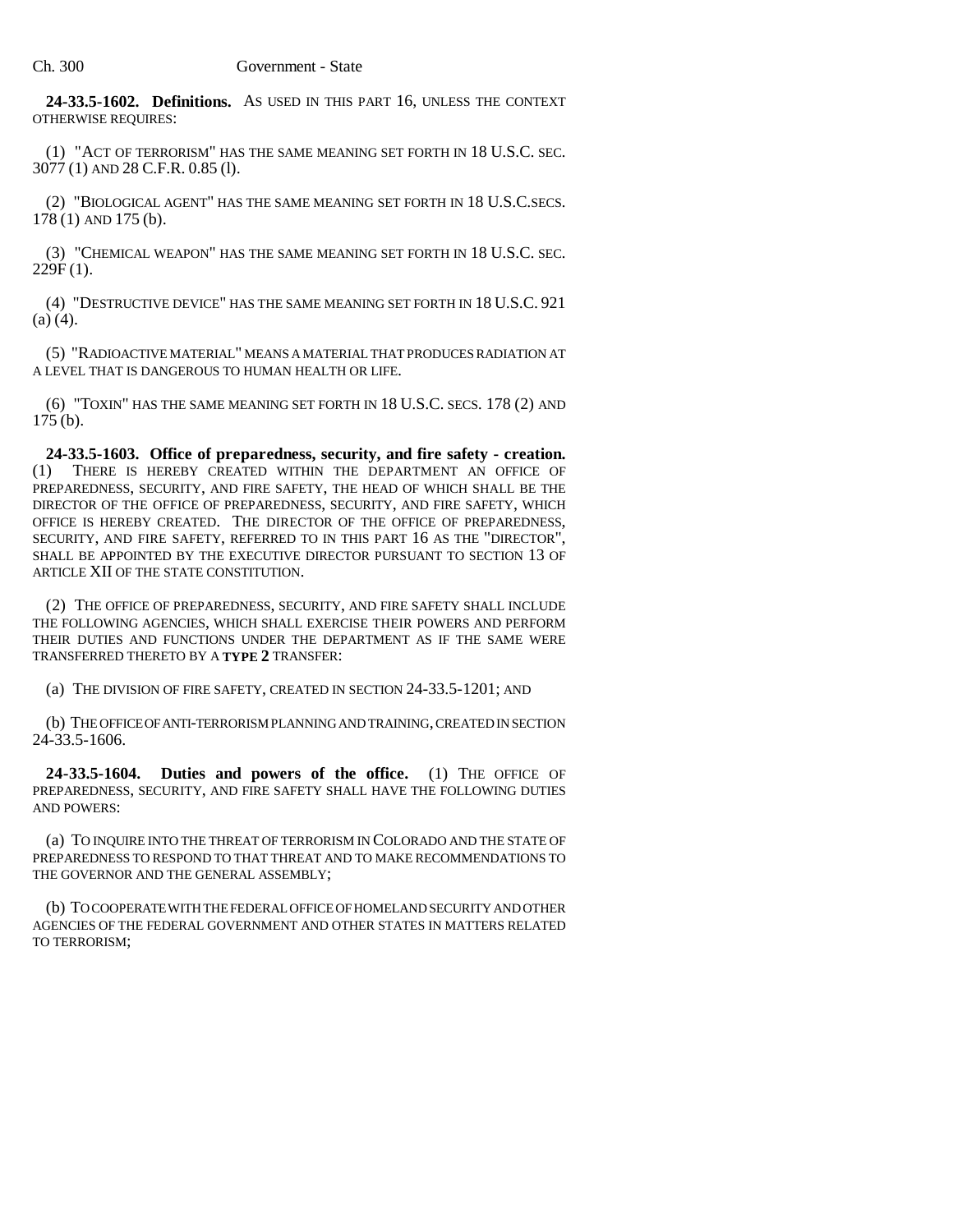(c) TO DO ALL THINGS NECESSARY FOR THE IMPLEMENTATION OF THIS PART 16, INCLUDING BUT NOT LIMITED TO THE POWER:

(I) TO HIRE PERSONNEL;

(II) TO CONTRACT WITH FEDERAL, STATE, LOCAL, AND PRIVATE ENTITIES; AND

(III) TO ACCEPT AND EXPEND FEDERAL AND PRIVATE FUNDS.

(2) (a) WITHIN TWELVE MONTHS AFTER THE EFFECTIVE DATE OF THIS PART 16, THE OFFICE OF PREPAREDNESS, SECURITY, AND FIRE SAFETY SHALL CREATE AND IMPLEMENT TERRORISM PREPAREDNESS PLANS. SUCH PLANS SHALL INCLUDE THE FOLLOWING:

(I) STATE PROTOCOLS AND PROCEDURES CONCERNING THE PREVENTION OF, PREPARATION FOR, RESPONSE TO, AND RECOVERY FROM ANY TERRORIST THREAT, TERRORIST ACT, OR OTHER TERRORIST-RELATED ACTIVITY.

(II) ESTABLISHMENT AND ISSUANCE OF PROTOCOLS TO GUIDE STATE AND LOCAL LAW ENFORCEMENT AND EMERGENCY RESPONSE OFFICIALS IN RESPONDING TO ANY CASE INVOLVING A SUSPECTED TERRORIST TRAINING ACTIVITY DESCRIBED IN SECTION 18-9-120, C.R.S.;

(III) COORDINATION WITH APPROPRIATE GOVERNMENTAL AGENCIES, EDUCATIONAL INSTITUTIONS, AND PRIVATE SECTOR ENTITIES TO DEVELOP PROTOCOLS CONCERNING ACCESS AND SECURITY MEASURES AT BIOTECHNOLOGY LABORATORIES AND FACILITIES.

(IV) COORDINATION WITH APPROPRIATE STATE AGENCIES TO DEVELOP PROTOCOLS CONCERNING THE HANDLING, STORAGE, AND DISPOSAL OF BIOLOGICAL AGENTS, CHEMICAL WEAPONS, DESTRUCTIVE DEVICES, RADIOACTIVE MATERIALS, AND TOXINS WHEN ANY SUCH MATERIALS ARE OBTAINED AS EVIDENCE OF A SUSPECTED TERRORIST TRAINING ACTIVITY AS DESCRIBED IN SECTION 18-9-120,C.R.S., ACT OF TERRORISM, SUSPECTED ACT OF TERRORISM, THREAT TO COMMIT AN ACT OF TERRORISM, OR CONSPIRACY TO COMMIT AN ACT OF TERRORISM.

(b) (I) IN CREATING THE TERRORISM PREPAREDNESS PLANS, THE OFFICE OF PREPAREDNESS, SECURITY, AND FIRE SAFETY MAY SEEK THE ADVICE AND ASSISTANCE OF OTHER FEDERAL, STATE, AND LOCAL GOVERNMENT AGENCIES, BUSINESS, LABOR, INDUSTRIAL, AGRICULTURAL, CIVIC, AND VOLUNTEER ORGANIZATIONS, AND COMMUNITY LEADERS.

(II) THE TERRORISM PREPAREDNESS PLANS SHALL CONSTITUTE SPECIALIZED DETAILS OF SECURITY ARRANGEMENTS FOR PURPOSES OF SECTION 24-72-204 (3) (a)  $(XVII)$ .

(3) (a) THE OFFICE OF PREPAREDNESS, SECURITY, AND FIRE SAFETY SHALL PROVIDE ADVICE, ASSISTANCE, AND TRAINING TO STATE AND LOCAL GOVERNMENT AGENCIES IN THE DEVELOPMENT AND IMPLEMENTATION OF TERRORISM PREPAREDNESS PLANS AND IN CONDUCTING PERIODIC EXERCISES RELATED TO SUCH PLANS.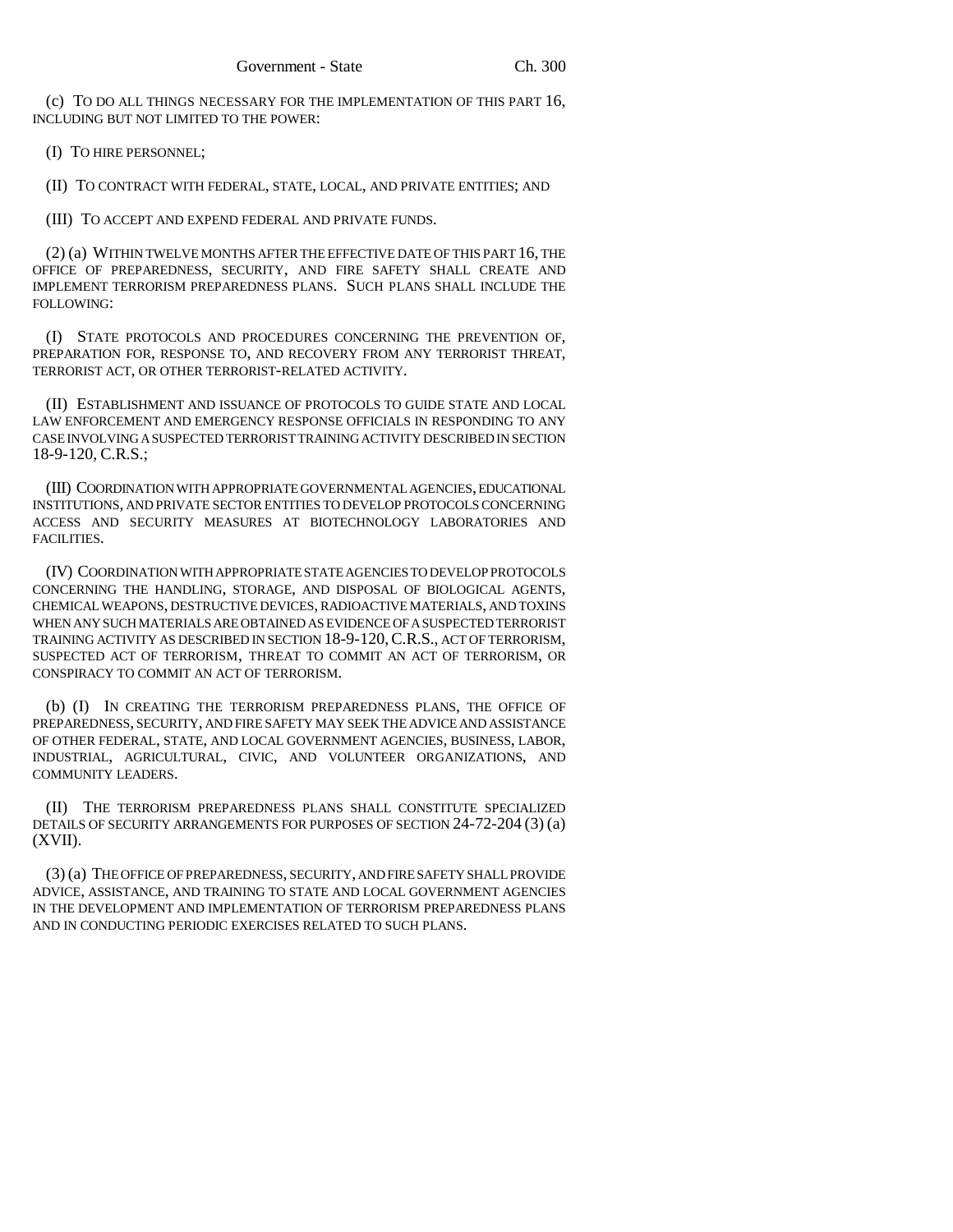#### Ch. 300 Government - State

(b) THE OFFICE OF PREPAREDNESS, SECURITY, AND FIRE SAFETY SHALL PROVIDE OVERSIGHT OF TERRORISM PREPAREDNESS PLANS DEVELOPED AND IMPLEMENTED BY STATE AND LOCAL GOVERNMENT AGENCIES. SUCH OVERSIGHT SHALL NOT USURP THE AUTHORITY OF STATE AND LOCAL GOVERNMENT AGENCIES, BUT SHALL ONLY PROVIDE PEER REVIEW AND COMMENT TO PROMOTE STANDARDIZED METHODS OF OPERATION AND TO FACILITATE INTEGRATION WITH PLANS ADOPTED BY OTHER STATE AND LOCAL GOVERNMENT AGENCIES THROUGHOUT THE STATE.

(c) STATE AND LOCAL GOVERNMENT AGENCIES THAT DEVELOP TERRORISM PREPAREDNESS PLANS SHALL SUBMIT COPIES OF CURRENT, NEW, OR AMENDED PLANS TO THE OFFICE OF PREPAREDNESS, SECURITY, AND FIRE SAFETY. COPIES OF SUCH PLANS SHALL BE MAINTAINED BY THE OFFICE OF PREPAREDNESS, SECURITY, AND FIRE SAFETY AND SHALL CONSTITUTE SPECIALIZED DETAILS OF SECURITY ARRANGEMENTS FOR PURPOSES OF SECTION 24-72-204 (3) (a) (XVII).

(4) THE OFFICE OF PREPAREDNESS, SECURITY, AND FIRE SAFETY MAY DISTRIBUTE TO LOCAL GOVERNMENT AGENCIES ANY FEDERAL OR OTHER FUNDS THAT MAY BECOME AVAILABLE FOR DISTRIBUTION.

**24-33.5-1605. Director - duties and powers.** (1) THE DIRECTOR OF THE OFFICE OF PREPAREDNESS, SECURITY, AND FIRE SAFETY SHALL PERFORM DUTIES IN CONNECTION WITH:

(a) THE CREATION AND IMPLEMENTATION OF THE TERRORISM PREPAREDNESS PLAN DESCRIBED IN SECTION 24-33.5-1604; AND

(b) THE PREVENTION AND DETECTION OF TERRORIST TRAINING ACTIVITIES DESCRIBED IN SECTION 18-9-120, C.R.S.

(2) THE DIRECTOR OF THE OFFICE OF PREPAREDNESS, SECURITY, AND FIRE SAFETY MAY PROMULGATE SUCH RULES AS ARE NECESSARY TO IMPLEMENT SECTIONS 24-33.5-1604 (2) (a), 24-33.5-1608, AND 24-33.5-1609. SUCH RULES SHALL BE PROMULGATED IN ACCORDANCE WITH ARTICLE 4 OF THIS TITLE.

(3) THE POWERS VESTED IN THE DIRECTOR OF THE OFFICE OF PREPAREDNESS, SECURITY, AND FIRE SAFETY AS SPECIFIED IN PART 12 OF THIS ARTICLE AND THIS PART 16 SHALL IN NO WAY USURP OR SUPERSEDE THE POWERS OF FIRE CHIEFS, SHERIFFS, CHIEFS OF POLICE, AND OTHER LAW ENFORCEMENT OR FIRE PROTECTION AGENCIES.

(4) THE DIRECTOR OF THE OFFICE OF PREPAREDNESS, SECURITY, AND FIRE SAFETY WHO IS REQUIRED TO PERFORM ANY OFFICIAL FUNCTION UNDER THE PROVISIONS OF THIS PART 16 SHALL BE ENTITLED TO ALL PROTECTIONS, DEFENSES, AND IMMUNITIES PROVIDED BY STATUTE TO SAFEGUARD A PEACE OFFICER IN THE PERFORMANCE OF OFFICIAL ACTS.

**24-33.5-1606. Office of anti-terrorism planning and training creation.** THERE IS HEREBY CREATED WITHIN THE OFFICE OF PREPAREDNESS, SECURITY, AND FIRE SAFETY AN OFFICE OF ANTI-TERRORISM PLANNING AND TRAINING, THE HEAD OF WHICH SHALL BE THE MANAGER OF ANTI-TERRORISM PLANNING AND TRAINING, WHICH OFFICE IS HEREBY CREATED. THE MANAGER OF ANTI-TERRORISM PLANNING AND TRAINING SHALL BE APPOINTED BY THE EXECUTIVE DIRECTOR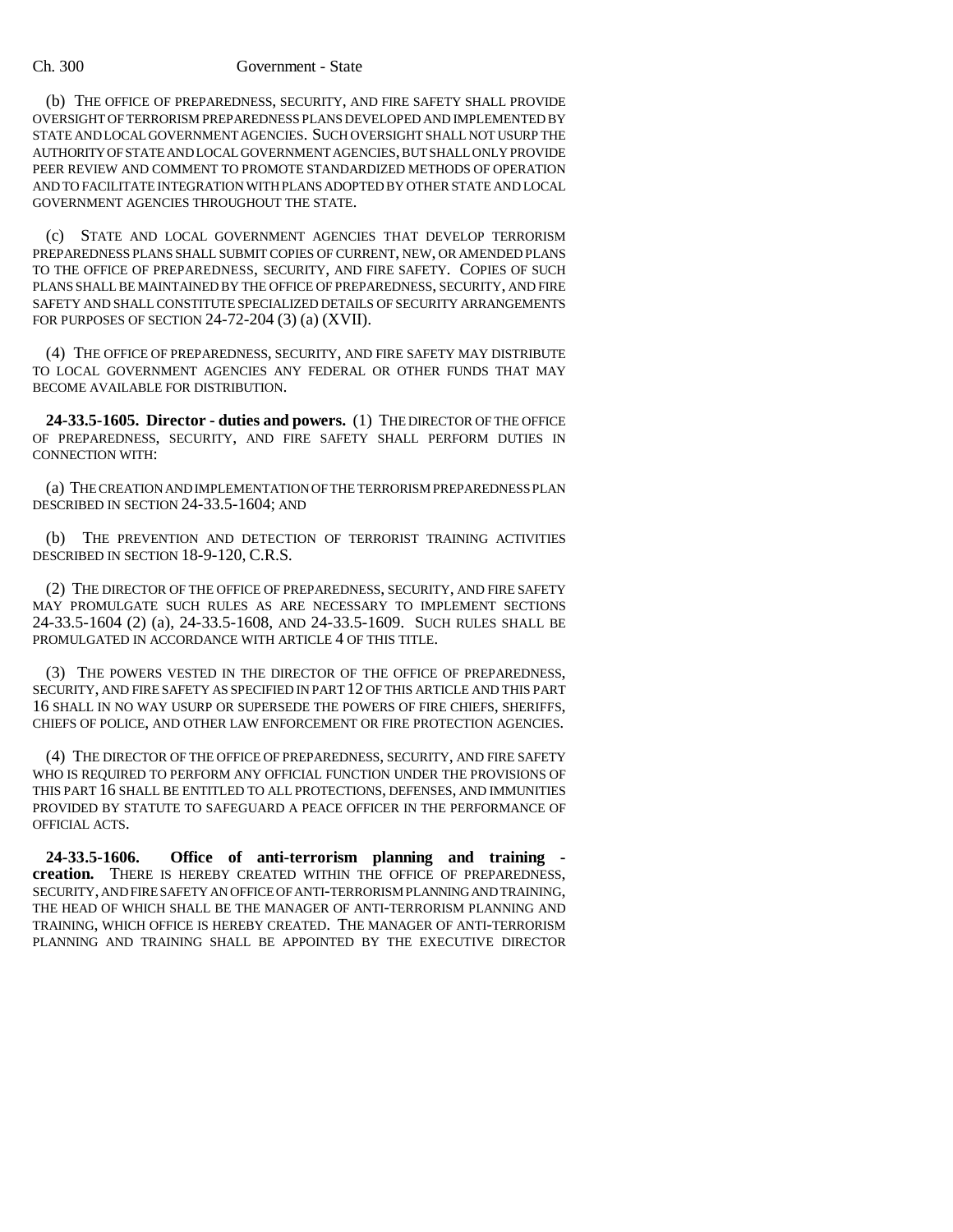PURSUANT TO SECTION 13 OF ARTICLE XII OF THE STATE CONSTITUTION.

**24-33.5-1607. Funding.** THE GENERAL ASSEMBLY RECOGNIZES THAT FEDERAL LEGISLATION ENACTED IN THE AFTERMATH OF THE TERRORIST ATTACKS OF SEPTEMBER 11, 2001, INCLUDING BUT NOT LIMITED TO THE "USA PATRIOT ACT OF 2001", HAS CREATED FEDERAL GRANTS TO ASSIST STATES IN CREATING AND IMPLEMENTING PLANS TO DEAL WITH TERRORISM. IT IS THE INTENT OF THE GENERAL ASSEMBLY THAT ALL SUCH GRANTS AND ANY OTHER AVAILABLE RESOURCES, INCLUDING FEDERAL AND PRIVATE FUNDS, GRANTS, AND DONATIONS, BE PURSUED TO HELP DEFRAY THE COSTS INCURRED IN IMPLEMENTING THIS PART 16.

**24-33.5-1608. Building security and occupant protection.** (1) WITHIN TWELVE MONTHS AFTER THE EFFECTIVE DATE OF THIS PART 16, THE DIRECTOR SHALL ADOPT RULES CONCERNING SAFETY AND SECURITY TO PROTECT STATE PERSONNEL AND PROPERTY OWNED OR LEASED BY THE STATE, INCLUDING, BUT NOT LIMITED TO, FACILITIES, BUILDINGS, AND GROUNDS. UNLESS UNDER A STATE OF EMERGENCY OR ALERT AS DEFINED BY THE RULES, SUCH FACILITIES, BUILDINGS, AND GROUNDS SHALL REMAIN OPEN TO THE PUBLIC.

(2) IN ADOPTING SUCH RULES, THE DIRECTOR SHALL USE AS GENERAL GUIDELINES THE BUILDING SECURITY AND OCCUPANT PROTECTION STANDARDS IN FEDERAL STATUTES, PRESIDENTIAL DIRECTIVES, AND THE RULES PROMULGATED THEREUNDER, AS AMENDED FROM TIME TO TIME.

**24-33.5-1609. Continuity of state government operations.** (1) WITHIN TWELVE MONTHS AFTER THE EFFECTIVE DATE OF THIS PART 16, THE DIRECTOR SHALL ADOPT RULES CONCERNING THE CONTINUITY OF STATE GOVERNMENT OPERATIONS TO PROVIDE GUIDANCE TO STATE DEPARTMENTS AND AGENCIES IN DEVELOPING VIABLE AND EXECUTABLE CONTINGENCY PLANS FOR CONTINUITY OF OPERATIONS.

(2) IN ADOPTING SUCH RULES, THE DIRECTOR SHALL USE AS GENERAL GUIDELINES THE PLANS PUBLISHED BY THE FEDERAL EMERGENCY MANAGEMENT AGENCY IN FEDERAL PREPAREDNESS CIRCULARS 65, 66, AND 67, AND IN THE RULES PROMULGATED THEREUNDER, AS AMENDED FROM TIME TO TIME.

(3) THE RULES ADOPTED PURSUANT TO THIS SECTION SHALL BE INCORPORATED AS PART OF THE STATE EMERGENCY OPERATIONS PLAN.

**24-33.5-1610. Compliance with standards.** (1) THE EXECUTIVE DIRECTOR OF EACH STATE DEPARTMENT AND AGENCY SHALL ENSURE COMPLIANCE WITH THE RULES ADOPTED PURSUANT TO SECTIONS 24-33.5-1608 AND 24-33.5-1609.

(2) (a) STATE DEPARTMENTS AND AGENCIES SHALL BE REQUIRED TO COMPLY WITH ANY SUCH RULE THAT REQUIRES FUNDING ONLY IF FUNDS ARE AVAILABLE IN THE STATE FACILITY SECURITY FUND CREATED PURSUANT TO SECTION 24-33.5-1613.

(b) IF ADEQUATE FUNDING IS NOT AVAILABLE TO FUND COMPLIANCE WITH ANY SUCH RULE BY A STATE DEPARTMENT OR AGENCY, THE DEPARTMENT OR AGENCY SHALL TAKE APPROPRIATE MEASURES TO PROVIDE ALTERNATE INTERIM SOLUTIONS TO PROTECT THE SAFETY AND SECURITY OF PERSONS AND PROPERTY AND TO ENSURE THE CONTINUITY OF THE DEPARTMENT OR AGENCY'S CRITICAL FUNCTIONS DURING A STATE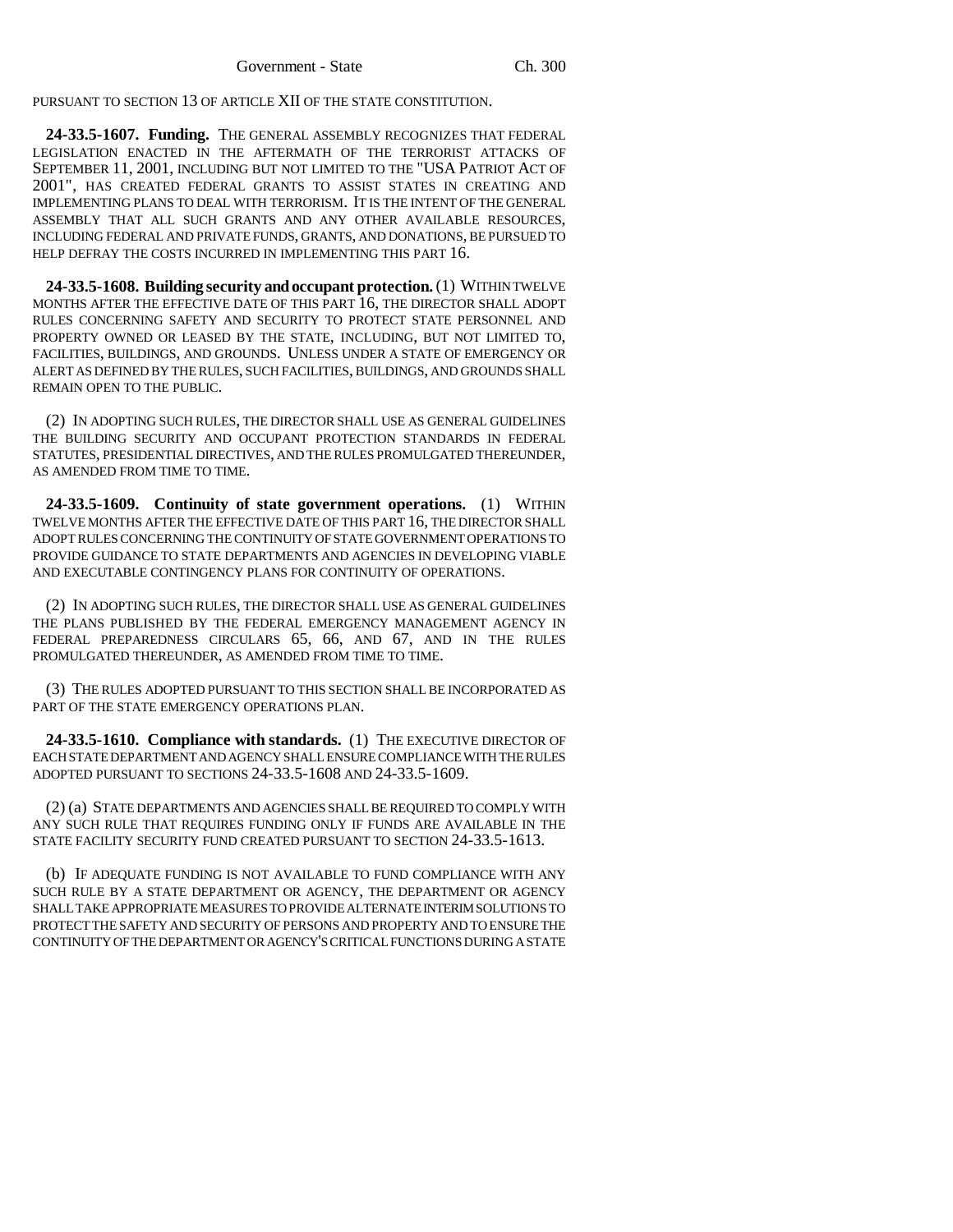OF EMERGENCY. ANY ALTERNATE INTERIM SOLUTION SHALL BE APPROVED BY THE OFFICE OF PREPAREDNESS, SECURITY, AND FIRE SAFETY.

**24-33.5-1611. Assistance and assessment.** (1) UPON REQUEST, THE OFFICE OF PREPAREDNESS, SECURITY, AND FIRE SAFETY SHALL PROVIDE ADVICE AND ASSISTANCE TO ANY STATE DEPARTMENT OR AGENCY RELATED TO ITS COMPLIANCE WITH RULES ADOPTED PURSUANT TO SECTIONS 24-33.5-1608 AND 24-33.5-1609.

(2) THE OFFICE OF PREPAREDNESS, SECURITY, AND FIRE SAFETY SHALL CONDUCT SECURITY ASSESSMENTS AS NEEDED TO EVALUATE THREATS, RISKS, AND COMPLIANCE WITH SECURITY RULES AT STATE FACILITIES.

**24-33.5-1612. Cooperation with other state agencies.** UPON REQUEST, OTHER AGENCIES OF STATE GOVERNMENT, INCLUDING, BUT NOT LIMITED TO, THE DEPARTMENT OF PERSONNEL AND THE DEPARTMENT OF LOCAL AFFAIRS, SHALL PROVIDE ADVICE AND ASSISTANCE TO THE OFFICE OF PREPAREDNESS, SECURITY, AND FIRE SAFETY RELATED TO RULES ADOPTED PURSUANT TO SECTION 24-33.5-1608 OR 24-33.5-1609.

**24-33.5-1613. State facility security fund.** (1) THERE IS HEREBY CREATED IN THE STATE TREASURY THE STATE FACILITY SECURITY FUND, WHICH SHALL CONTAIN:

(a) MONEYS APPROPRIATED THERETO BY THE GENERAL ASSEMBLY FROM TIME TO TIME; AND

(b) GIFTS OR DONATIONS MADE TO THE STATE OR ANY AGENCY OR DEPARTMENT OF STATE GOVERNMENT SPECIFICALLY FOR THE PURPOSE OF IMPLEMENTING RULES ADOPTED PURSUANT TO SECTION 24-33.5-1608 OR 24-33.5-1609.

(2) THE MONEYS IN THE STATE FACILITY SECURITY FUND SHALL BE CONTINUOUSLY AVAILABLE TO THE DEPARTMENT OF PERSONNEL FOR DISBURSEMENT TO EXECUTIVE BRANCH DEPARTMENTS AND AGENCIES FOR THE IMPLEMENTATION OF RULES ADOPTED PURSUANT TO SECTIONS 24-33.5-1608 AND 24-33.5-1609. ALL MONEYS IN THE FUND AT THE END OF ANY FISCAL YEAR SHALL NOT BE TRANSFERRED OR REVERT TO THE GENERAL FUND AT THE END OF ANY FISCAL YEAR.

(3) A STATE DEPARTMENT OR AGENCY MAY APPLY TO THE DIRECTOR OF THE DEPARTMENT OF PERSONNEL FOR THE ALLOCATION OF MONEYS NECESSARY TO IMPLEMENT RULES ADOPTED PURSUANT TO SECTION 24-33.5-1608 OR 24-33.5-1609.

(4) THE DEPARTMENT OF PERSONNEL SHALL ALLOCATE AVAILABLE MONEYS BASED ON CRITICAL NEED, AS DETERMINED BASED ON AN EVALUATION OF THE MISSION AND ESSENTIAL FUNCTIONS OF A DEPARTMENT OR AGENCY. AVAILABLE MONEYS SHALL BE ALLOCATED FIRST TO THOSE DEPARTMENTS AND AGENCIES WHERE EVEN A MINIMAL DISRUPTION OF SERVICE WOULD SERIOUSLY AFFECT THE STATE'S ECONOMY OR THE ABILITY OF THE STATE GOVERNMENT TO PROTECT THE SAFETY, SECURITY, AND WELFARE OF THE PEOPLE OF THE STATE.

**SECTION 7.** 15-18.6-101 (3), Colorado Revised Statutes, is amended to read:

**15-18.6-101. Definitions.** As used in this article, unless the context otherwise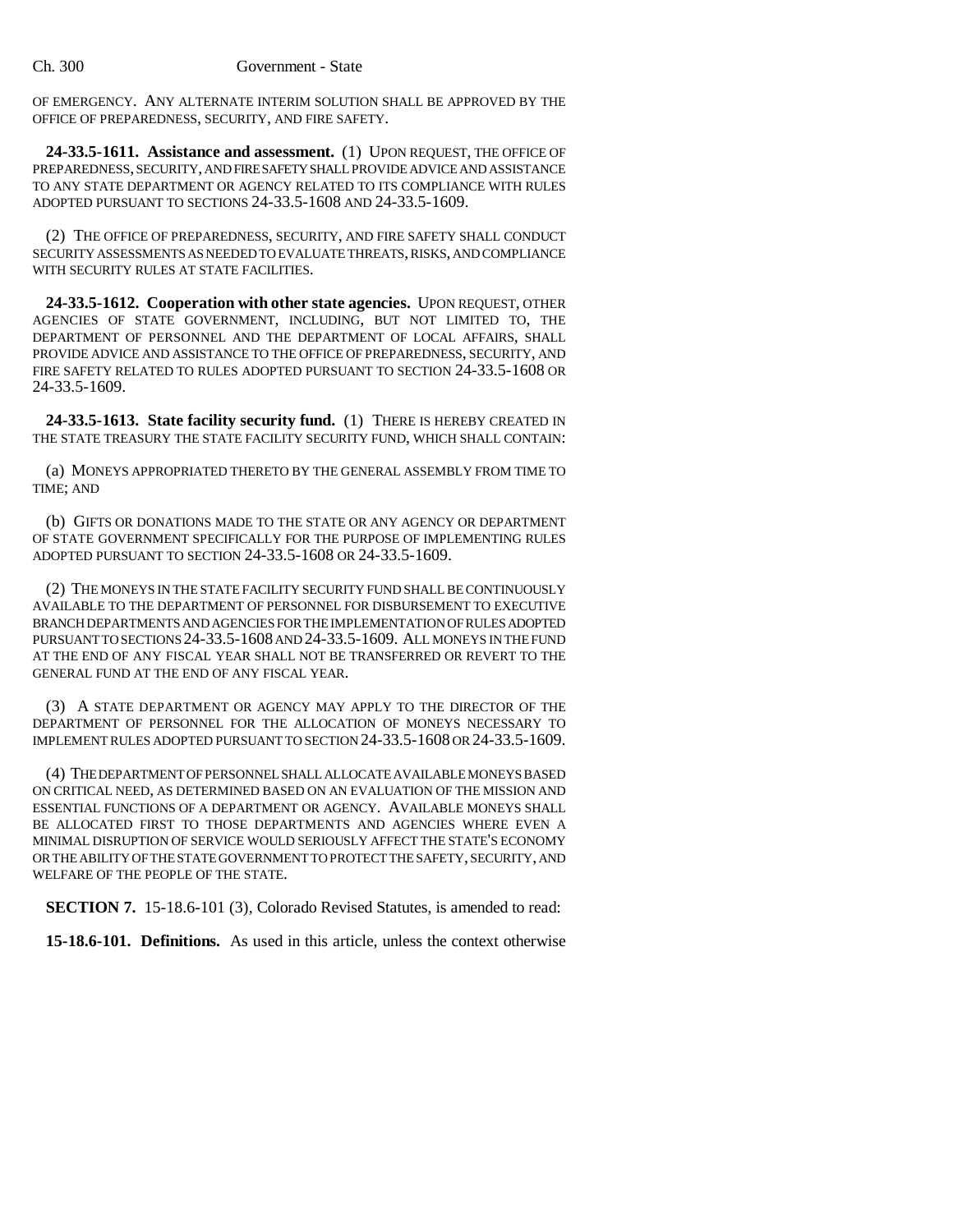### requires:

(3) "Emergency medical service personnel" means any emergency medical technician at any level who is certified or licensed by the department of public health and environment. "Emergency medical service personnel" includes a first responder certified by the department of public health and environment or the division of fire safety IN THE OFFICE OF PREPAREDNESS, SECURITY, AND FIRE SAFETY IN THE department of public safety, in accordance with section 24-33.5-1205 (2) (c), C.R.S.

**SECTION 8.** 18-1-901 (3) (1) (II) (A), Colorado Revised Statutes, is amended to read:

**18-1-901. Definitions.** (3) (l) (II) (A) "Peace officer, level Ia," means any sheriff; district attorney; assistant district attorney; deputy district attorney; special deputy district attorney; the attorney general of the state, the deputy attorney general, any deputy or assistant attorney general assigned to a criminal enforcement function in the office of the attorney general, and the director and investigators of the peace officers standards and training board staff within the office of the attorney general who currently hold a peace officer certification; authorized investigator of a county or district attorney, the attorney general, or the executive director of the department of public safety; agent of the Colorado bureau of investigation pursuant to section 24-33.5-409, C.R.S.; THE DIRECTOR OF THE OFFICE OF PREPAREDNESS, SECURITY, AND FIRE SAFETY; parole officers pursuant to article 2 of title 17, C.R.S., or any community corrections program agent pursuant to section 17-27-105.5, C.R.S.; the inspector general and any investigators appointed pursuant to section 17-1-103.8, C.R.S., employed by the department of corrections; or any officer of the Southern Ute Indian police force or Ute Mountain Ute Indian police force who is certified pursuant to part 3 of article 31 of title 24, C.R.S., or otherwise qualified under section 24-31-305 (2), C.R.S. "Peace officer, level Ia," has the authority to enforce all the laws of the state of Colorado while acting within the scope of the officer's authority and in the performance of the officer's duties.

**SECTION 9.** 24-32-2603 (1) (a), Colorado Revised Statutes, is amended to read:

**24-32-2603. Colorado emergency planning commission - creation - duties.** (1) (a) There is hereby created in the department of local affairs the Colorado emergency planning commission, which shall exercise its powers and perform its duties and functions under the department of local affairs as if the same were transferred to the department by a **type 2** transfer; except that the commission shall have full authority to promulgate rules and regulations related to the administration of this part 26. The commission shall consist of twelve members. Five of the twelve members shall be the following representatives of state government or their designees: The director of the division of fire safety IN THE OFFICE OF PREPAREDNESS, SECURITY, AND FIRE SAFETY in the department of public safety, the director of the division of local government in the department of local affairs, the director of the office of emergency management in the division of local government in the department of local affairs, who shall be a cochairperson, the director of the division in the department of public health and environment responsible for hazardous materials and waste management, who shall also be a cochairperson, and a representative of the Colorado state patrol in the department of public safety. The remaining seven members of the commission shall be appointed by the governor for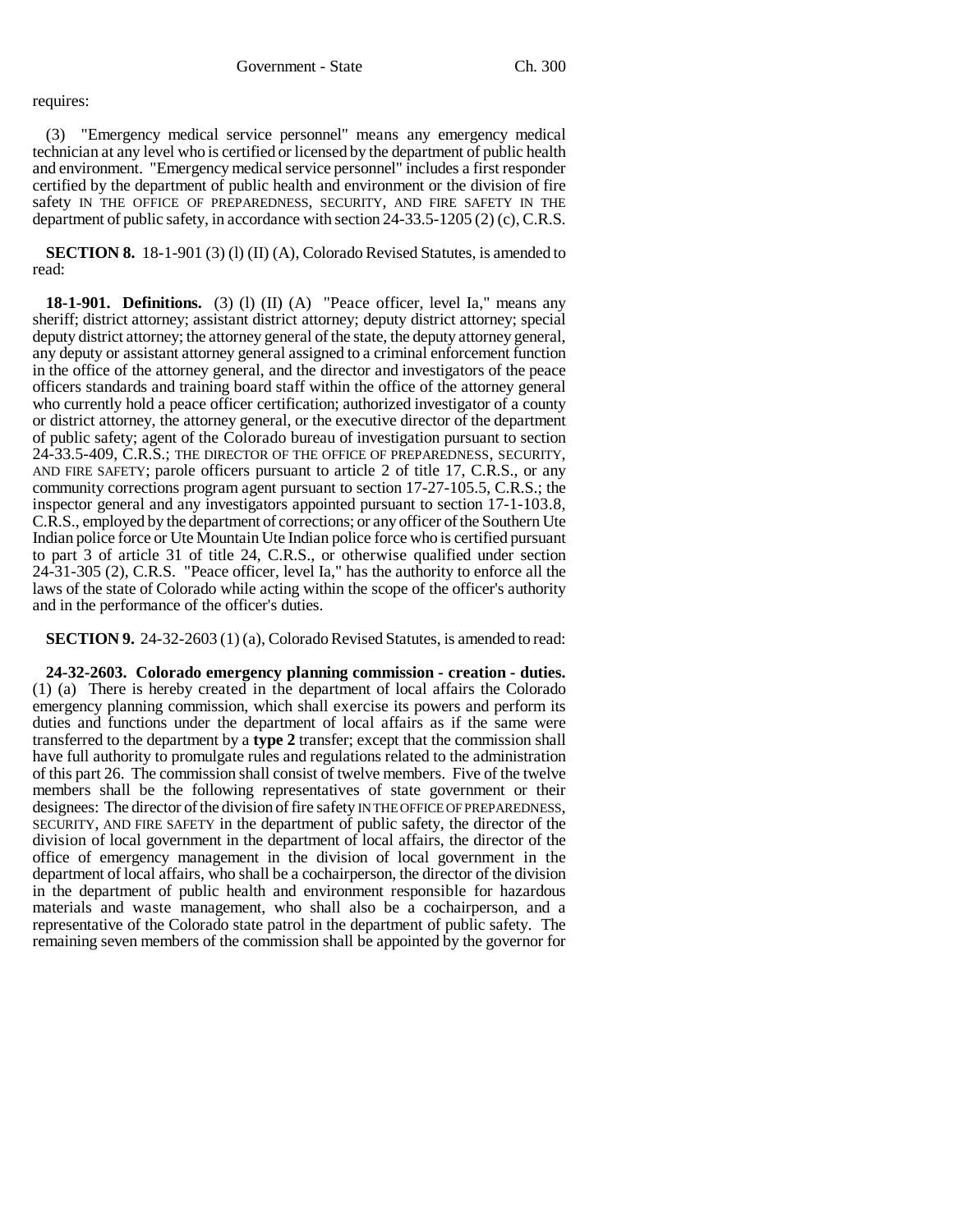two-year terms. Of those seven members, two shall represent local governments, two shall be from either public interest groups or community groups, one shall represent a local emergency planning committee, and two shall represent affected industries. The governor shall fill any vacancy by appointment.

**SECTION 10.** 24-72-204 (3) (a), Colorado Revised Statutes, is amended BY THE ADDITION OF A NEW SUBPARAGRAPH to read:

**24-72-204. Allowance or denial of inspection - grounds - procedure - appeal.** (3) (a) The custodian shall deny the right of inspection of the following records, unless otherwise provided by law; except that any of the following records, other than letters of reference concerning employment, licensing, or issuance of permits, shall be available to the person in interest under this subsection (3):

(XVII) SPECIALIZED DETAILS OF SECURITY ARRANGEMENTS OR INVESTIGATIONS. NOTHING IN THIS SUBPARAGRAPH (XVII) SHALL PROHIBIT THE CUSTODIAN FROM TRANSFERRING SUCH RECORDS TO THE OFFICE OF PREPAREDNESS, SECURITY, AND FIRE SAFETY IN THE DEPARTMENT OF PUBLIC SAFETY, THE GOVERNING BODY OF ANY CITY, COUNTY, OR CITY AND COUNTY, OR ANY FEDERAL, STATE, OR LOCAL LAW ENFORCEMENT AGENCY; EXCEPT THAT THE CUSTODIAN SHALL NOT TRANSFER ANY RECORD RECEIVED FROM A NONGOVERNMENTAL ENTITY WITHOUT THE PRIOR WRITTEN CONSENT OF SUCH ENTITY UNLESS SUCH INFORMATION IS ALREADY PUBLICLY AVAILABLE. FOR PURPOSES OF THIS SECTION, RECORDS RECEIVED BY THE OFFICE OF PREPAREDNESS, SECURITY, AND FIRE SAFETY IN THE DEPARTMENT OF PUBLIC SAFETY IN CONNECTION WITH THE PERFORMANCE OF ITS DUTIES AND RECORDS RECEIVED BY ANY STATE AGENCY OR POLITICAL SUBDIVISION OF THE STATE FROM OR ON BEHALF OF THE OFFICE OF PREPAREDNESS, SECURITY, AND FIRE SAFETY SHALL CONSTITUTE SPECIALIZED DETAILS OF SECURITY ARRANGEMENTS OR INVESTIGATIONS.

**SECTION 11. Appropriation - adjustments in long bill.** (1) For the implementation of this act, the general assembly anticipates that, for the fiscal year beginning July 1, 2002, the office of preparedness, security, and fire safety will receive the sum of three hundred twenty-five thousand three hundred twenty-five dollars (\$325,325) and 3.0 FTE in federal funds.

(2) The annual general appropriation act for the fiscal year beginning July 1, 2002, will be adjusted as follows:

(a) The appropriation to the department of public health and environment, will be decreased by sixty-three thousand five hundred twelve dollars (\$63,512) and 1.0 FTE from federal funds.

(b) The appropriation to the department of public safety, for allocation to the office of preparedness, security, and fire safety will be increased by sixty-three thousand five hundred twelve dollars (\$63,512) and 1.0 FTE from federal funds.

(3) The annual general appropriation act for the fiscal year beginning July 1, 2002, will be adjusted as follows:

(a) The appropriation to the department of local affairs, for allocation to the office of emergency management, will be decreased by three hundred twenty-nine thousand